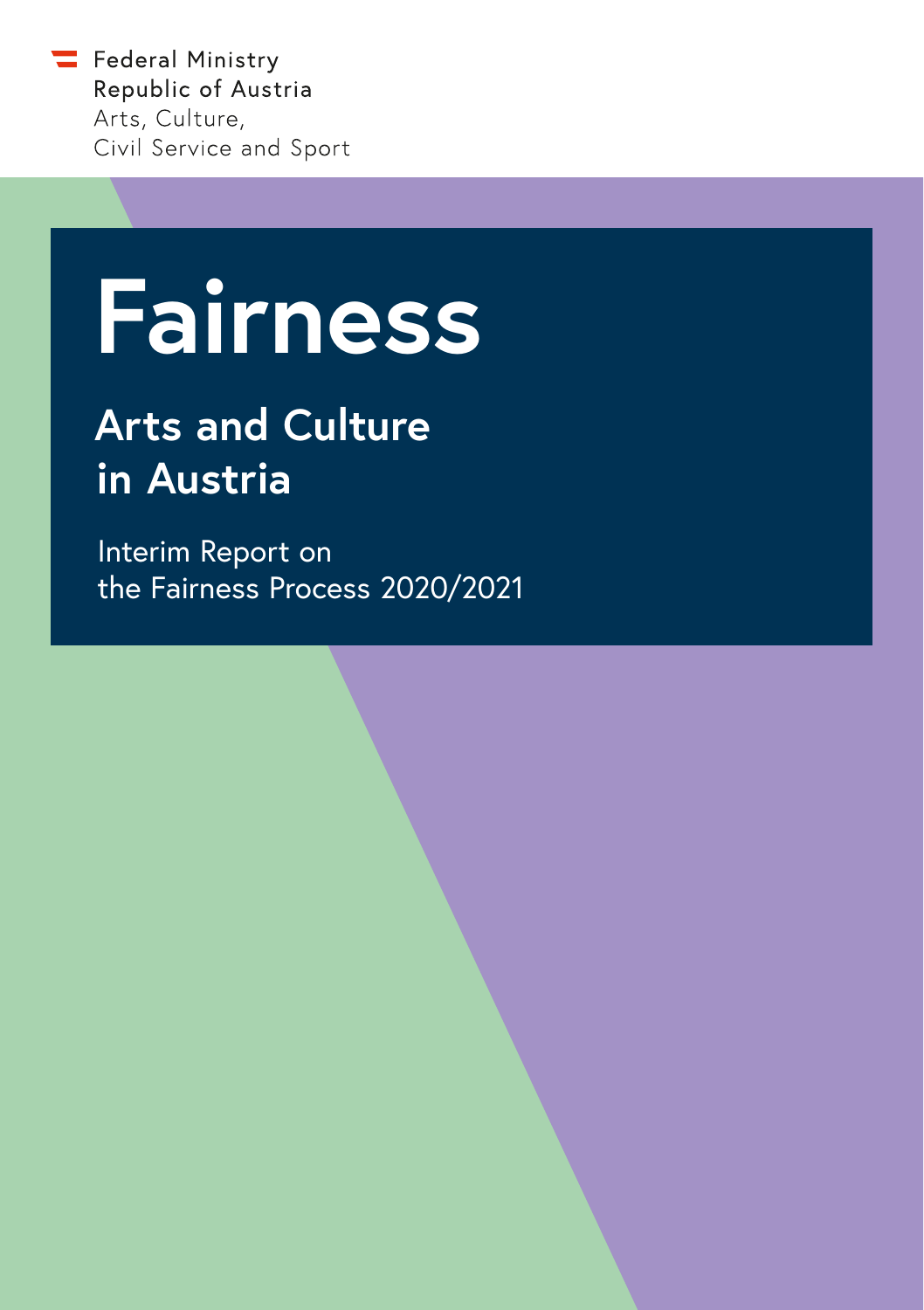## **Contents**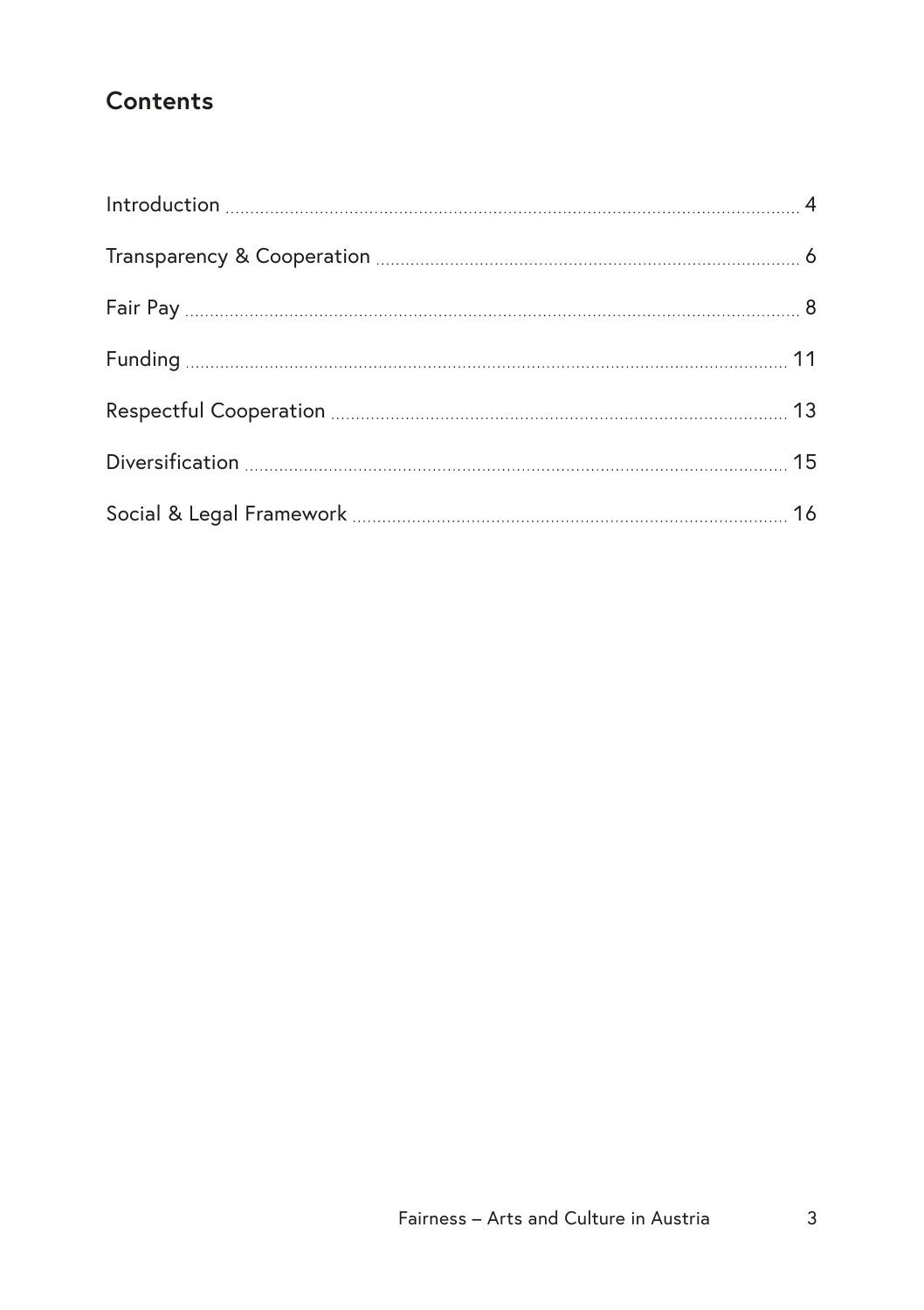### <span id="page-2-0"></span>**To all those who create arts and culture!**

The Covid crisis has shaken artistic and cultural life in Austria beyond belief. Divides in arts and culture, which already existed before the crisis, have deepened in its wake. Responding to the Covid crisis, Andrea Mayer, Secretary of State for Arts and Culture, launched the Fairness Process in autumn 2020.

Involving stakeholders in arts and culture, this exemplary cooperation between the federal and Laender level will be continued after its successful start. The Fairness Symposium on 30 September 2021 took stock of the progress achieved so far. This brochure, as well as the website **[www.bmkoes.gv.at/kunst-und-kultur/fairness](http://www.bmkoes.gv.at/kunst-und-kultur/fairness)**, have been created to illustrate the many different aspects of this topic.

"Fairness" in arts and culture affects us in very different ways. Together, we want to ask ourselves: What does fair interaction mean? What does fair pay mean? And what measures can we embrace to achieve more fairness in arts and culture?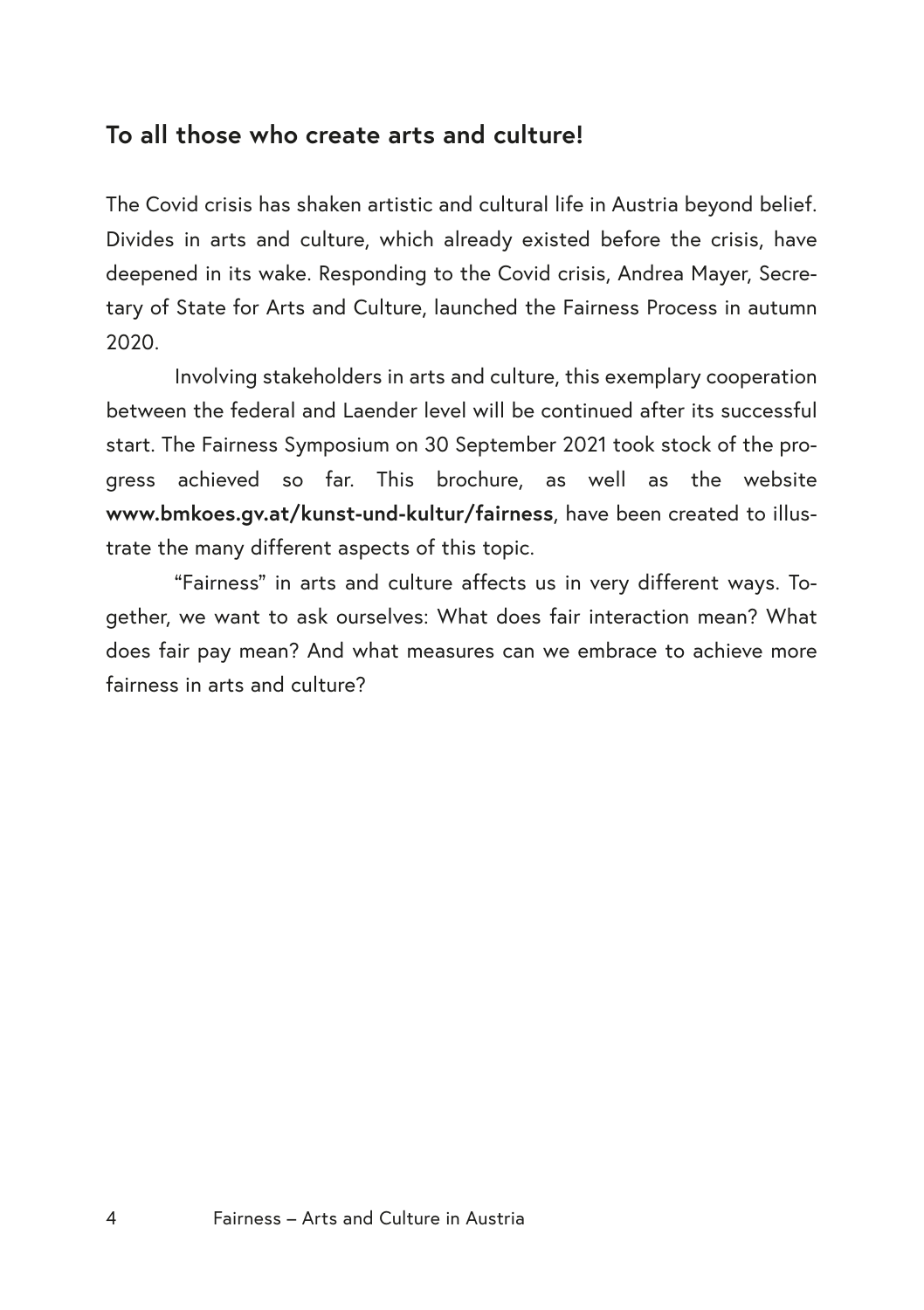Equal access to artistic production and to cultural life is central to the innovative development of arts and culture.

**Only together can we improve fairness in arts and culture. This is a call to get involved and spread the significance of fairness in your sphere of influence!**

Andrea **Mayer,** *Secretary of State for Arts and Culture*  Hans Peter **Doskozil,** *Governor of Burgenland* Christopher **Drexler,** *Minister for Culture, Europe, Sports and Human Resource/Styria* Peter **Kaiser,** *Governor of Carinthia*  Veronica **Kaup-Hasler,** *Executive City Councillor for Culture and Science/Vienna* Johanna **Mikl-Leitner,** *Governor of Lower Austria* Beate **Palfrader,** *Minister for Education, Culture, Labour and Housing/Tyrol* Heinrich **Schellhorn,** *Deputy Governor of Salzburg*  Barbara **Schöbi-Fink,** *Minister for Arts and Culture/Vorarlberg*  Thomas **Stelzer,** *Governor of Upper Austria*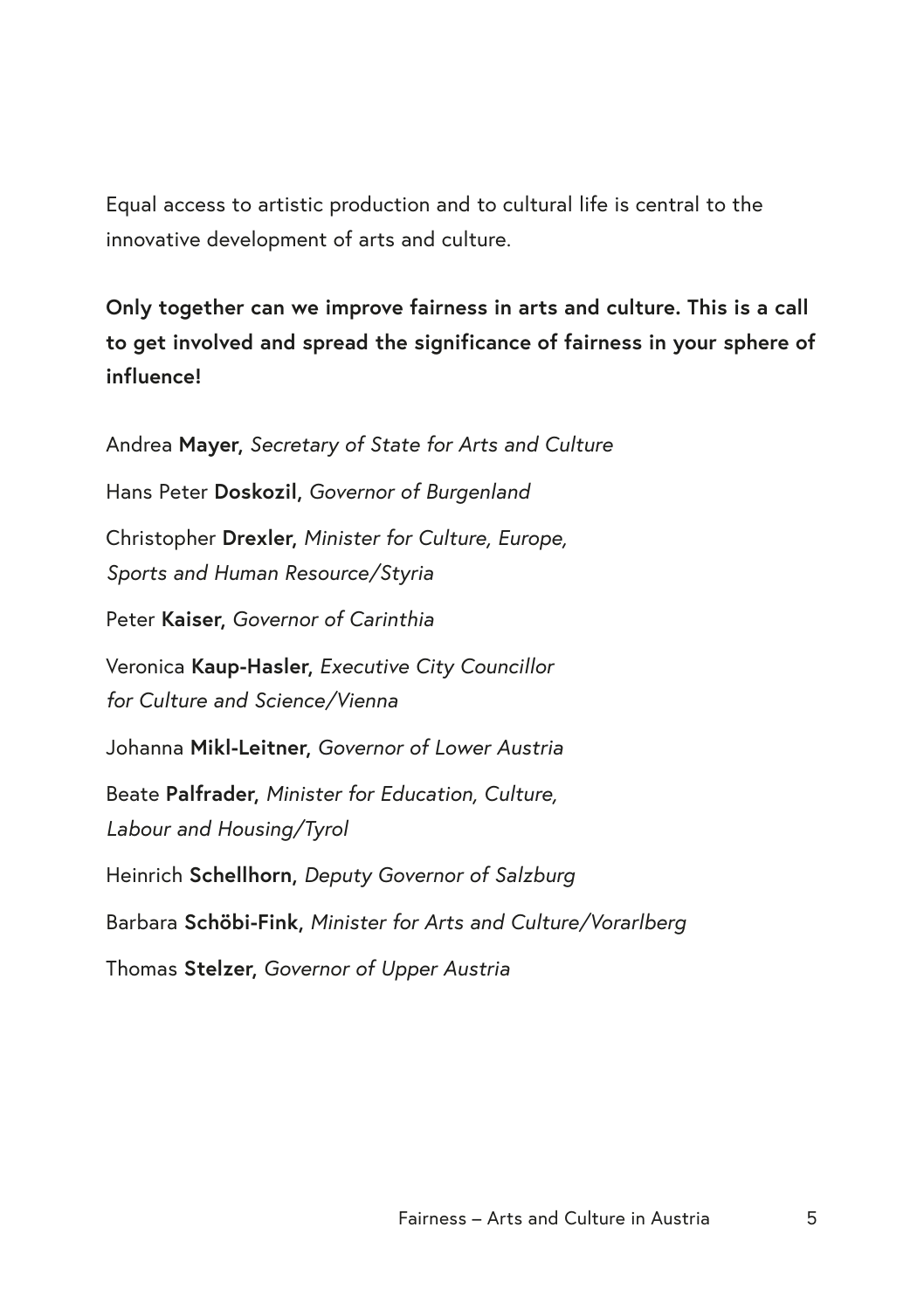## <span id="page-4-0"></span>**Transparency & Cooperation**

Pro-active participation and transparency go hand in hand. This is why the federal government and the Laender are committed to a transparent approach in shaping the framework conditions for arts and culture in Austria.

Following the first stage of the Fairness Process, from September 2020 to September 2021, the **constructive cooperation between the federal government, the Laender and stakeholders will be continued on an institutionalised basis.** From 2022 onwards, the Fairness Working Group of the Laender and the Forum Fairness of the stakeholders will meet annually to exchange information on the progress of the joint efforts and to openly discuss further topics and measures under the Fairness Process. In addition, fairness will be a regular item on the agendas of the cultural officer meetings at Laender level. In this way, the all-important exchange on fairness measures will be embedded in a defined structure, and the open and targeted joint process will be continued.

A sub-page on fairness has been set up on the **website of the Federal Ministry of Arts and Culture, Civil Service and Sport** to share continuously updated fairness measures (e.g. compliance brochure of the Austrian Federal Theatres), to draw attention to upcoming fairness events and provide links to international best practice examples.

In November 2020, the Parliamentary Standing Committee on Culture decided to introduce a broad-based **Gender Report** – a milestone in Austrian cultural policy that was endorsed by all parliamentary parties. Although the implementation of the Austria-wide Gender Report for Arts and Culture is the responsibility of the federal government, meaningful results can only be achieved with the cooperation of the Laender. The Gender Report should be nationwide, cross-sectoral and take into account non-binary gender identities. This will be accompanied by changing the information beneficiaries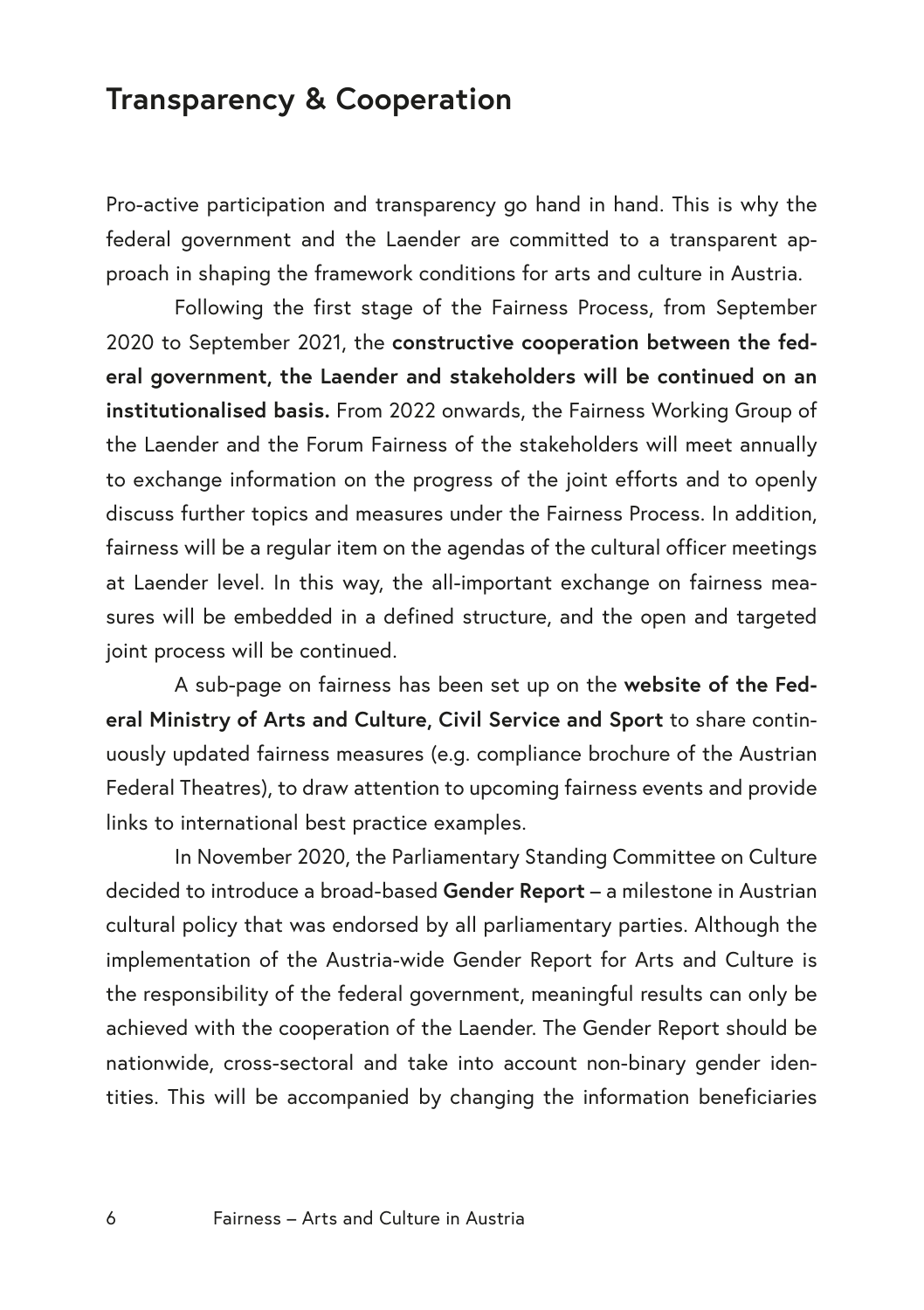have to provide for funding. From 2022, gender will be polled in three categories. The results of the first Gender Report on Arts and Culture should be available in 2022.

Ever since 2018, Care & Repair has been an important pillar of cultural policy in **Vienna**. A process of developing uniform fair pay guidelines in all genres was initiated as early as 2019 at a major symposium in cooperation with stakeholders. The measures developed, such as minimum artists' fees, are now firmly integrated in the culture department's mission statement.

**Salzburg** has established its own discussion formats so that representatives from the arts and culture sector can be involved long-term in innovation and planning. This ongoing exchange on the cultural future of the land of Salzburg takes the form of regionally organised public panel debates, conferences or round tables with experts.

In **Carinthia** as well, maximum transparency, balance and equal treatment are the main principles that guide the allocation of cultural funding. An important funding objective is to preserve traditional linguistic and cultural diversity, as expressed by the Slovene ethnic group in Carinthia.

In **Upper Austria,** the project call EXTRA 2021, endowed with EUR 95,000 was launched in 2021 as an extension of the existing funding programme. In the future it will be continued as a biennial funding campaign. EXTRA was developed and carried out in cooperation with the Upper Austrian Culture Platform KUPF. The jury meeting is open to the public. All applicants receive a reasoned approval or rejection.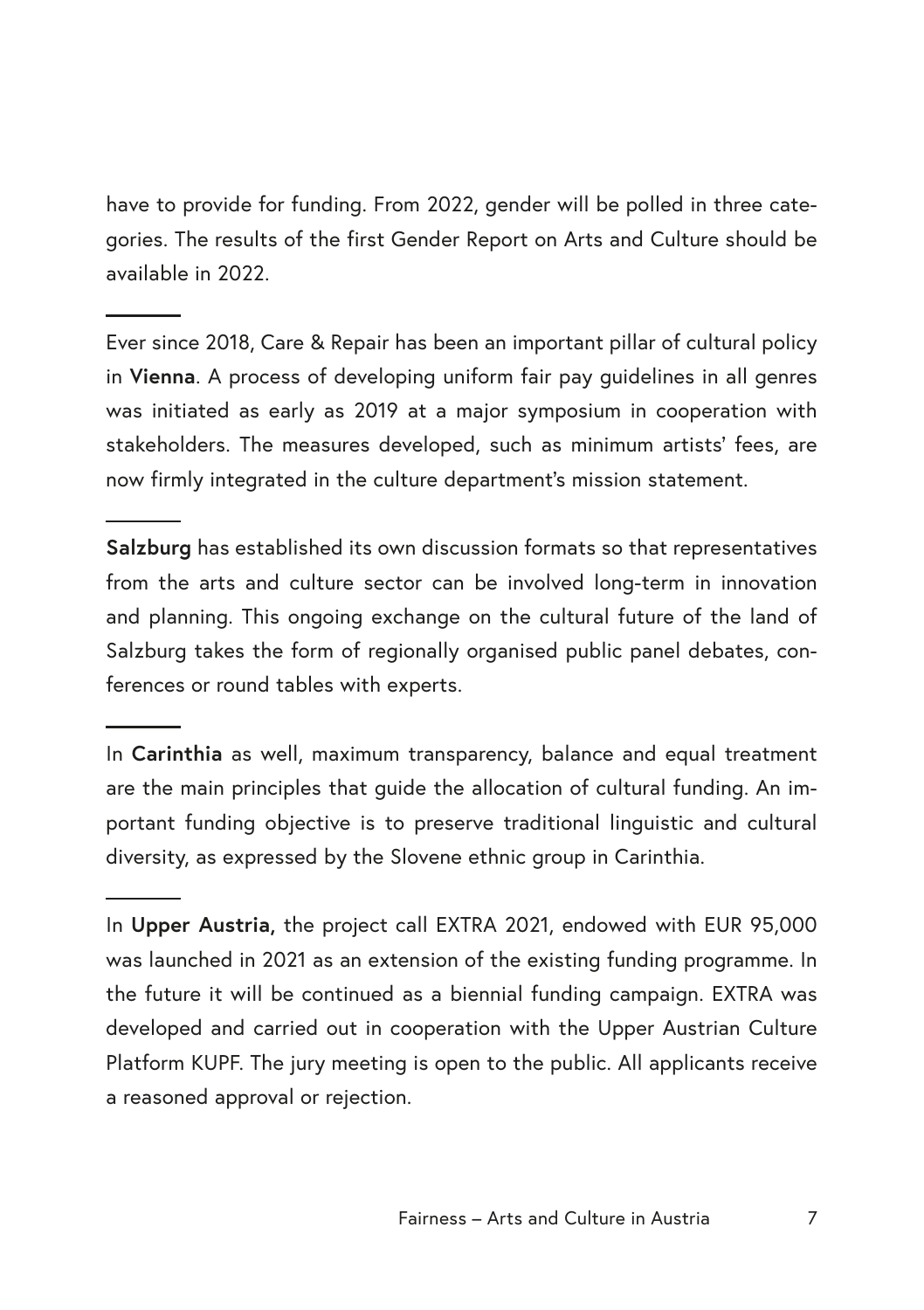## <span id="page-6-0"></span>**Fair Pay**

One of the aims of the Fairness Process is fairer pay for work in arts and culture. For this purpose, a **survey** was commissioned to identify the **fair pay gap** - the difference between actual pay and recommended salaries/fees in the arts and culture sector in Austria. Both the stakeholders as well as the Laender contributed to the design of the survey.

Fair pay is a joint responsibility of all those involved in shaping working conditions in arts and culture. This includes funding bodies, institutions and event organisers, as well as artists and everybody who works in arts and culture in any other function.

Based on the results of the fair pay gap survey, expected by early 2022, the **Fair Pay Focus Group,** which consists of representatives of the Laender, the federal government and stakeholders, will start work on a **Fair Pay Strategy** for Arts and Culture in Austria.

In a first step, the federal government has integrated **fair pay as an eligibility criterion** in all new calls for proposals. Awareness for the applicability of minimum fees in funding applications will be raised among advisory boards and panels of jurors, who will be encouraged to consider fair pay in their evaluation of funding applications. Beforehand, stakeholders had received legal advice by the federal government on how to present the fee recommendations on their websites.

During the initial phase of the Fairness Process, the federal government provided **additional fair pay funding** of approx. EUR 2 million, earmarked for higher salaries and fees. In addition, scholarship funding was stepped up by EUR 1.1 million to help young artists in particular to get off to an easier start in their professional careers.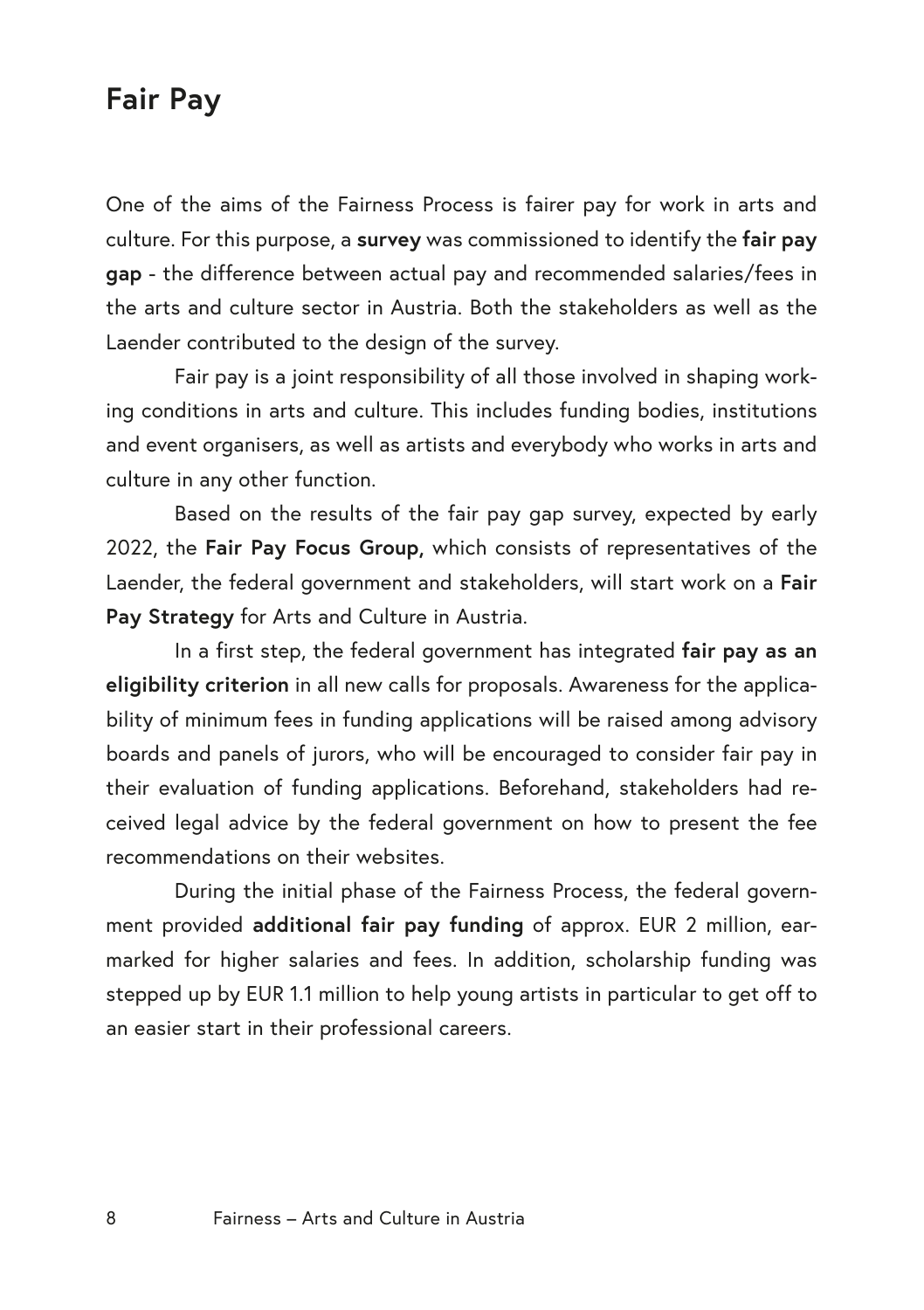In **Burgenland,** the *Culture Vouchers* project was launched in a bid to improve the market and earnings situation of artists in the long term, granting public support at a rate of 25 % to fund artistic works and production.

In **Carinthia,** *Interessensgemeinschaft Theater Tanz Performance Kärnten Koroška* (IG TTPKK) in cooperation with *Interessensgemeinschaft Freie Theaterarbeit* carried out the project *fairp(l)ay Kärnten Koroška* from 2020 until July 2021 with funding from the Land of Carinthia. Workshops and surveys were organised to address topics such as social security, minimum salaries/fees, and alternative funding models in order to develop model financial templates.

In **Lower Austria,** including a focus on fairness is one of the objectives pursued by the current revision of the guidelines on the Lower Austrian Cultural Promotion Act, gradually raising awareness for this topic and its implementation. Artists are to receive direct support through an increasing number of calls and the award of work scholarships.

Together with the municipalities and the federal government, **Salzburg** has set itself the goal to improve the conditions underlying professional, respect-based and good employment relations in arts and culture. To this end, Salzburg (in addition to other projects such as more part-time and full-time positions) has developed a model for the gradual implementation of a fair pay policy.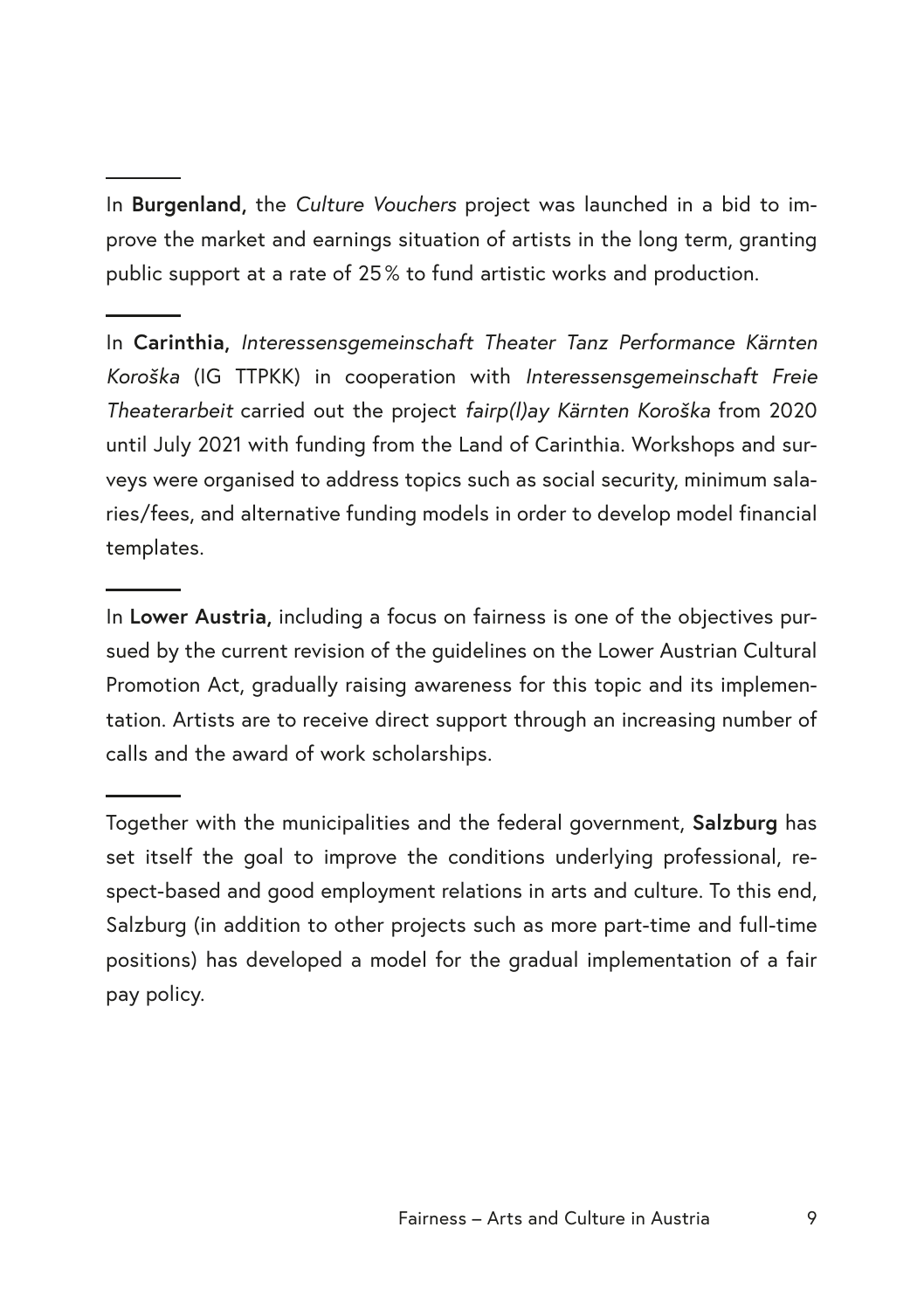In **Tyrol,** the scholarship system was first expanded in the wake of the Covid crisis and then extended to include all artistic disciplines. Scholarships are now being institutionalised to promote creative work processes, stimulate the development of new artistic concepts and projects, and support freelance artists in their artistic development.

In **Vienna,** fair pay measures were laid down in the Vienna coalition government agreement in 2020. Since 2018, spending on culture and science has risen by more than EUR 50 million or about 20 percent. In 2020, a first set of legislative measures stepped up funding for film-making, exhibitions and festivals with the fair pay principle in mind. In 2021, work scholarships became a permanent feature of the funding programme, with EUR 1.5 million annually set aside for them. An evaluation of the fair pay measures implemented so far is pending.

In **Styria,** the fee recommendations issued by the stakeholder groups and the principle of fair pay are recognised as a basis for cost calculation and used for plausibility checks in settlement audits. The Styrian guest performance, tour and revival subsidy is an instrument newly created to promote fair pay for performances.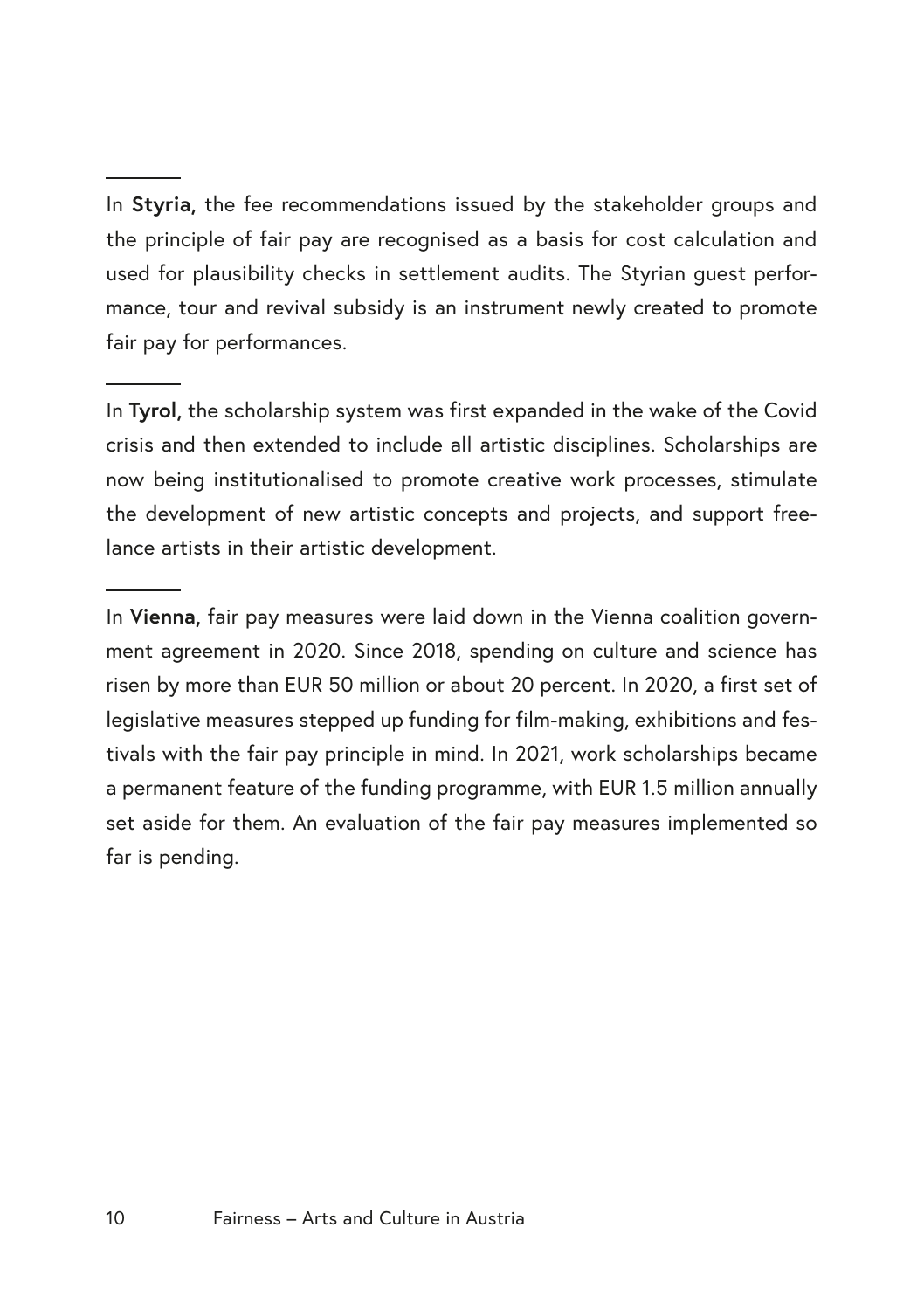## <span id="page-9-0"></span>**Funding**

The federal government and the Laender are committed to the public funding of arts and culture in Austria. Public funding in this field falls primarily in the remit of the Laender. In line with the subsidiarity principle, the federal government steps in to fund projects and institutions of supra-regional significance for arts and culture in Austria.

Beneficiaries are often faced with inconveniences caused by the concurrent competence for arts and culture of different funding bodies. Where complex funding cases are jointly financed by the federal government and a Land and require close coordination, the Land or the federal government can now schedule joint coordination meetings. **More frequent coordination meetings between the federal government, the Laender and the beneficiaries** are expected to help address challenges jointly and improve concepts for the development of arts and culture in Austria.

#### **For the first time, the federal government and the Laender have worked out joint criteria for the award of multi-annual contracts:**

- Annual funding already received, at least in the previous year
- Professional, competent management
- Certainty, to the extent possible, as to programming and cost management for the period applied for
- Reasonable and balanced costing
- Project effectiveness and sustainability
- Regular reporting for the year in which funding was granted

Independently, each level of government defines additional formal requirements and substantive evaluation criteria.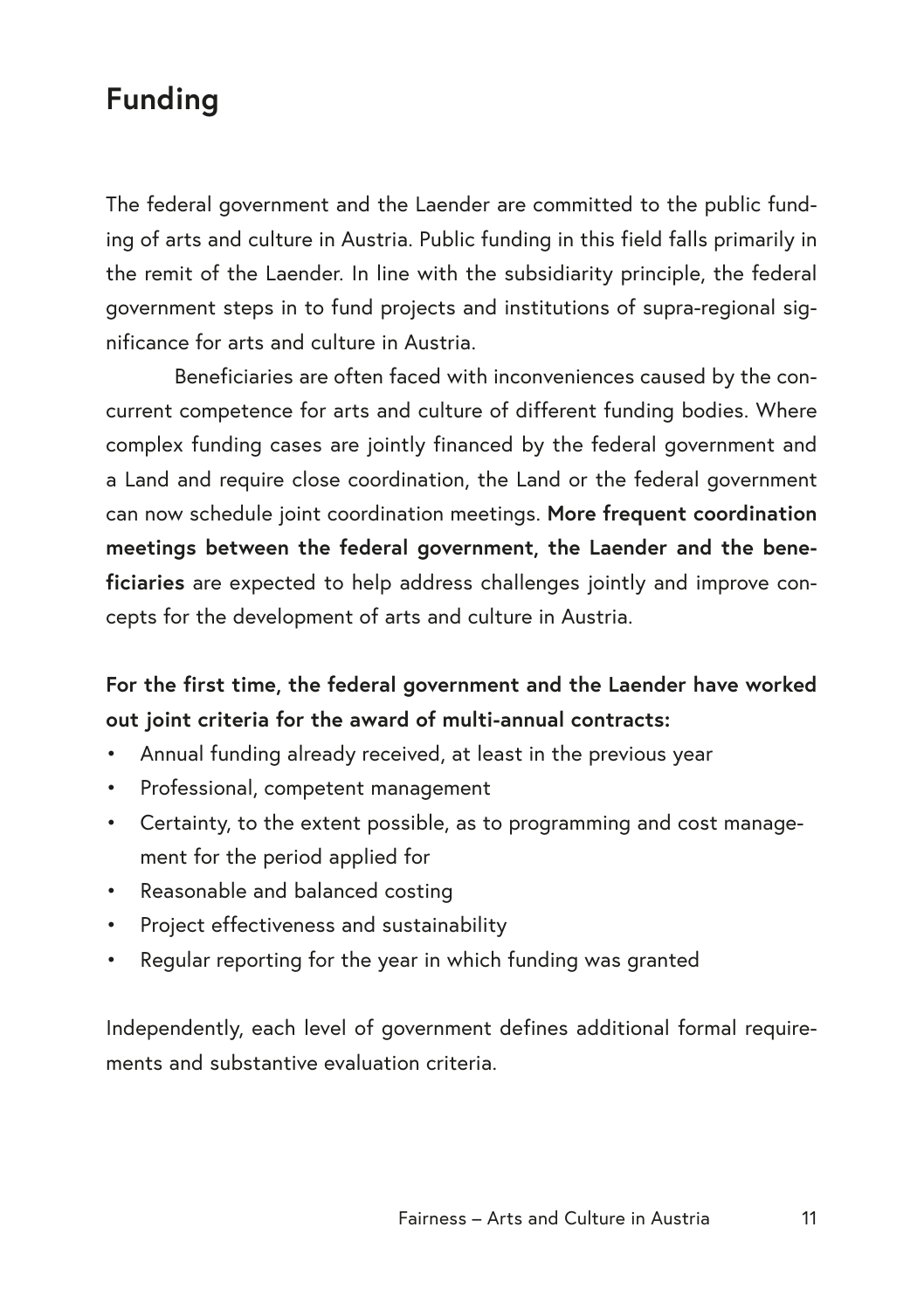In **Burgenland**, the arts and culture funding system has for several years now been offering multi-annual funding agreements. Especially during the Covid-pandemic, these were an important tool to ensure the economic and financial survival of arts and culture in difficult times. The focus of these arrangements will be on commercially oriented cultural institutions, umbrella organisations and culture festivals.

In **Lower Austria**, culture promotion policies are guided by the objectives laid down in the regional culture strategy for relevant topics such as non-discrimination, equal opportunities and gender mainstreaming, diversity, climate protection, fairness and sustainability. The established practice of multi-annual funding agreements includes all of the criteria listed above and affords certainty to applicants in planning their activities.

Listing sector-specific funding approaches and defining individual assessment criteria for funding applications, the **Vorarlberg** Guidelines governing the Work of Culture Committees provide the basis for the work of designated culture committees. In a next step, the fairness principles will be integrated into these guidelines.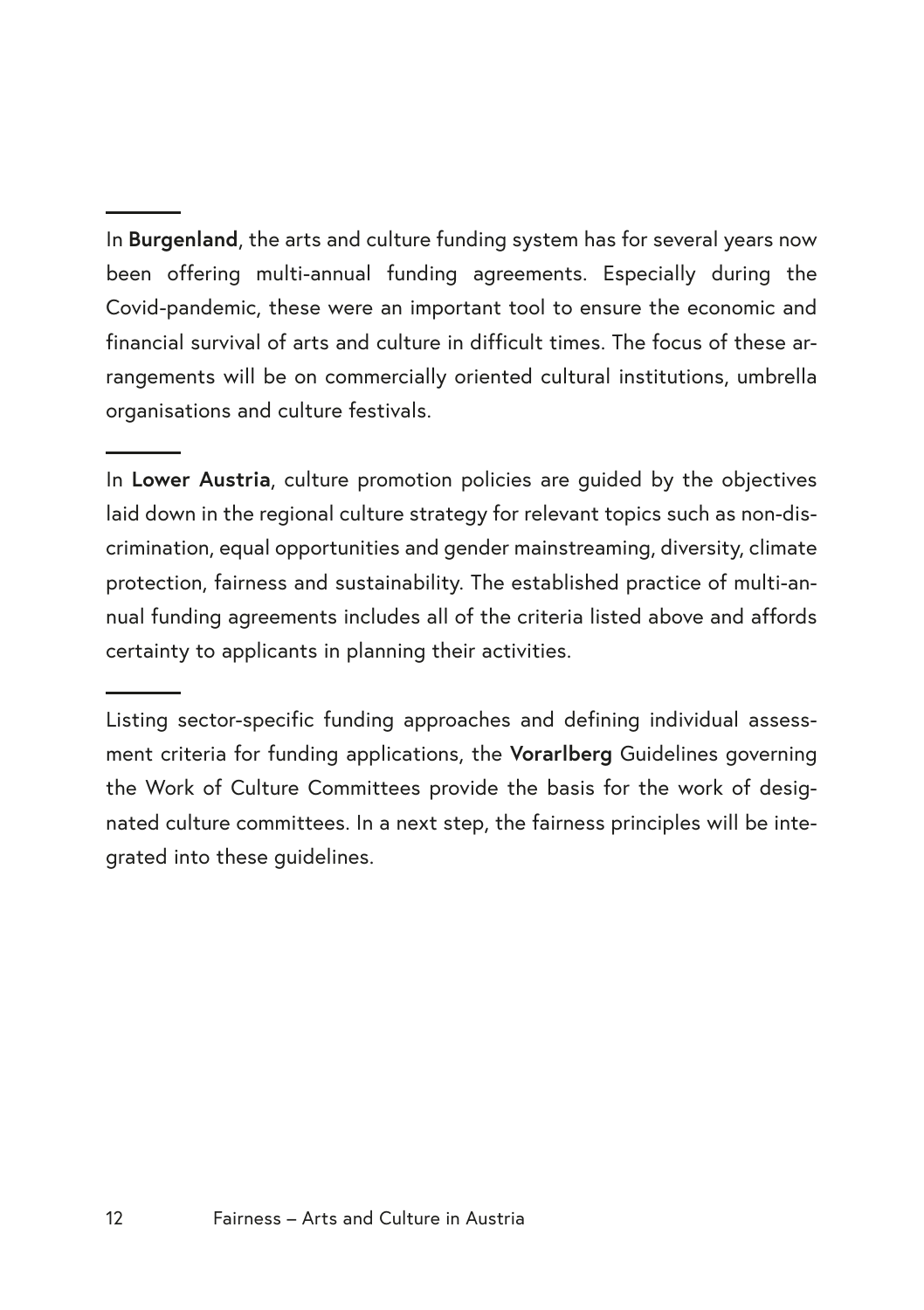## <span id="page-11-0"></span>**Respectful Cooperation**

The federal government, the Laender and the stakeholders are committed to promoting respect-based interaction in arts and culture. Arts and culture can only thrive in spaces that are devoid of fear. Inspiration needs a positive environment.

Therefore, the federal government supports the establishment of an independent **ombuds committee** for persons working in arts and culture who are affected by abuse of power. There is no more tolerance for sexual assault, harassment and discrimination in arts and culture. This ombuds board will be open to everyone working in the field – regardless of whether they are volunteers, employees or self-employed – and also provide guidance and training for those working in arts and culture management functions.

Respectful coexistence is more, however, than just the absence of abuse. Following the example of the Dutch and Belgian Fairness Code, the **Fairness Code Focus Group** will draft a Fairness Code for Arts and Culture in Austria. In a structured, cooperative process, the federal government, the Laender, institutions and stakeholders will, for the first time in Austrian history, lay down a common standard of cooperation. Preliminary work on this topic has identified sustainability, diversity, respect and transparency as key fairness values. Based on this structure, a first draft of the Austrian Fairness Codex is scheduled to be available by early 2022.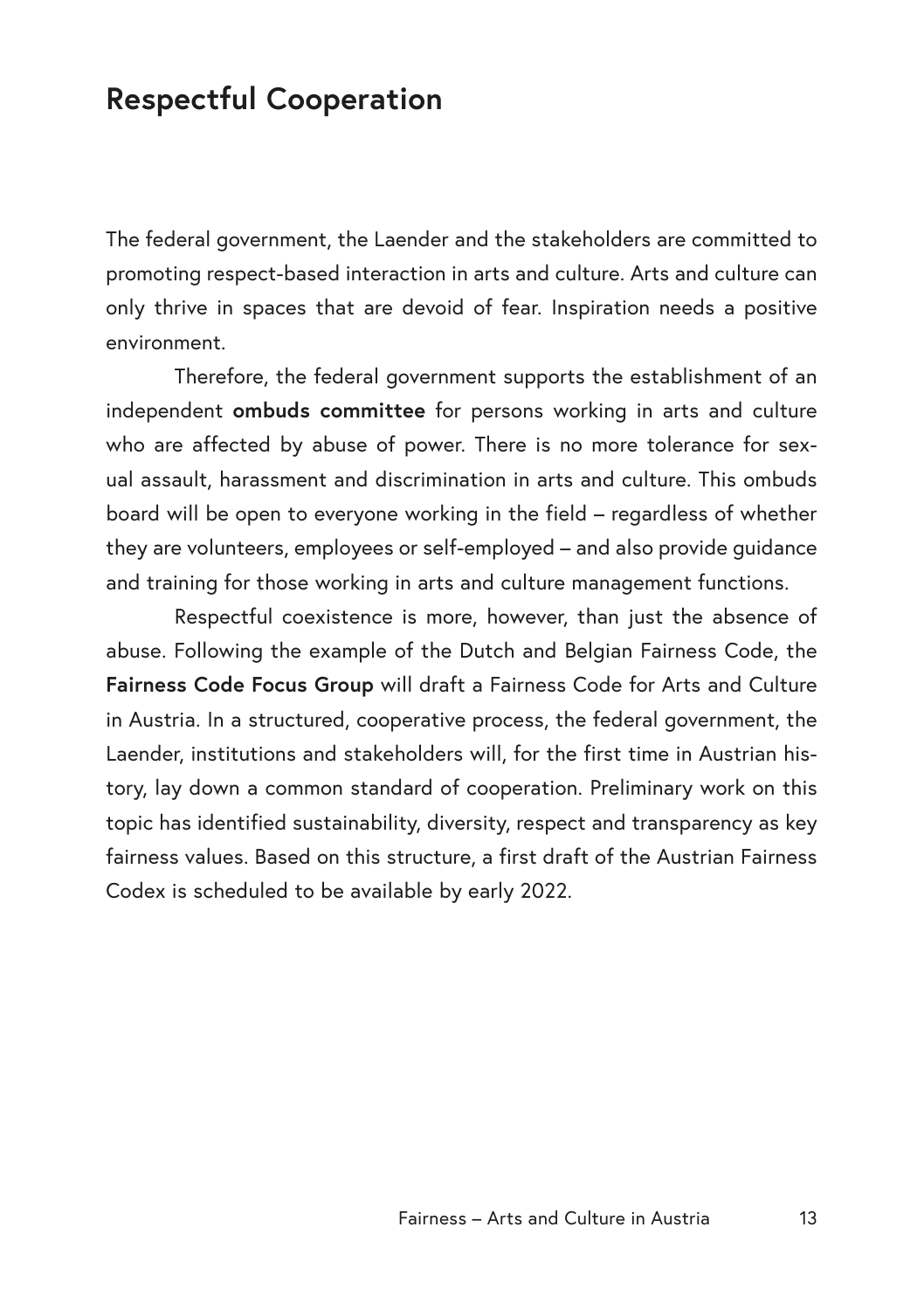For autumn 2022, **Vorarlberg** is planning to host a culture symposium attended by a wider public from the sphere of arts and culture to present and discuss the basic positions of the Fairness Code.

In **Styria,** the foundations for future respect-based cooperation will be laid by the involvement of various stakeholders from arts and culture in the development of a future-oriented culture strategy.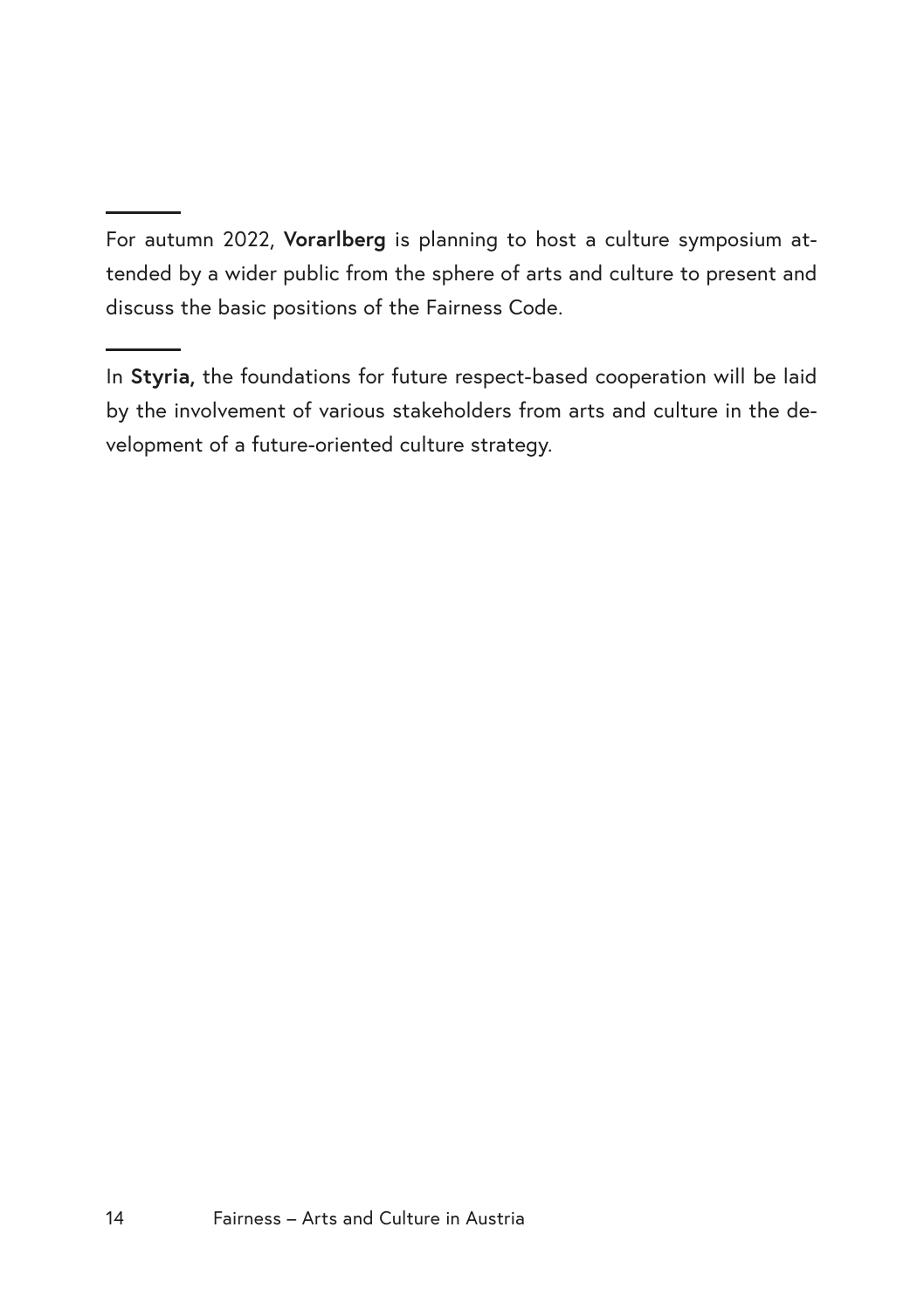## <span id="page-13-0"></span>**Diversification**

The federal government and the Laender are committed to diversity in arts and culture in Austria. In the future, a stronger focus will be placed on the artistic and cultural work of persons from marginalised groups. This goes hand in hand with an Austria-wide examination of ways in which arts and culture can appeal to new audiences. Arts and culture as well as its audiences should be a true reflection of the diversity of Austrian society. Therefore, the improvement of the working conditions of artists from marginalised groups as well as cultural participation of marginalised persons will play a central role both in the **Fairness Code** and in the Federal Government's Arts and Culture Strategy. At the same time **initiatives for a critical analysis of lacking diversity** in arts and culture will receive more funding in the future.

In a first step, the federal government has included **diversity as an eligibility criterion** in all new calls for proposals. Advisory boards and panels of jurors are thus encouraged to give consideration to the diversity of all those involved and to include this criterion in the evaluation of funding applications.

In addition, a **revision of the rules of procedure for advisory boards and panels of jurors** is to help ensure sustainable diversity development. In addition to the envisaged proportionate representation in terms of gender, professional diversity and regional distribution, consideration of all social groups has now been explicitly laid down as a criterion.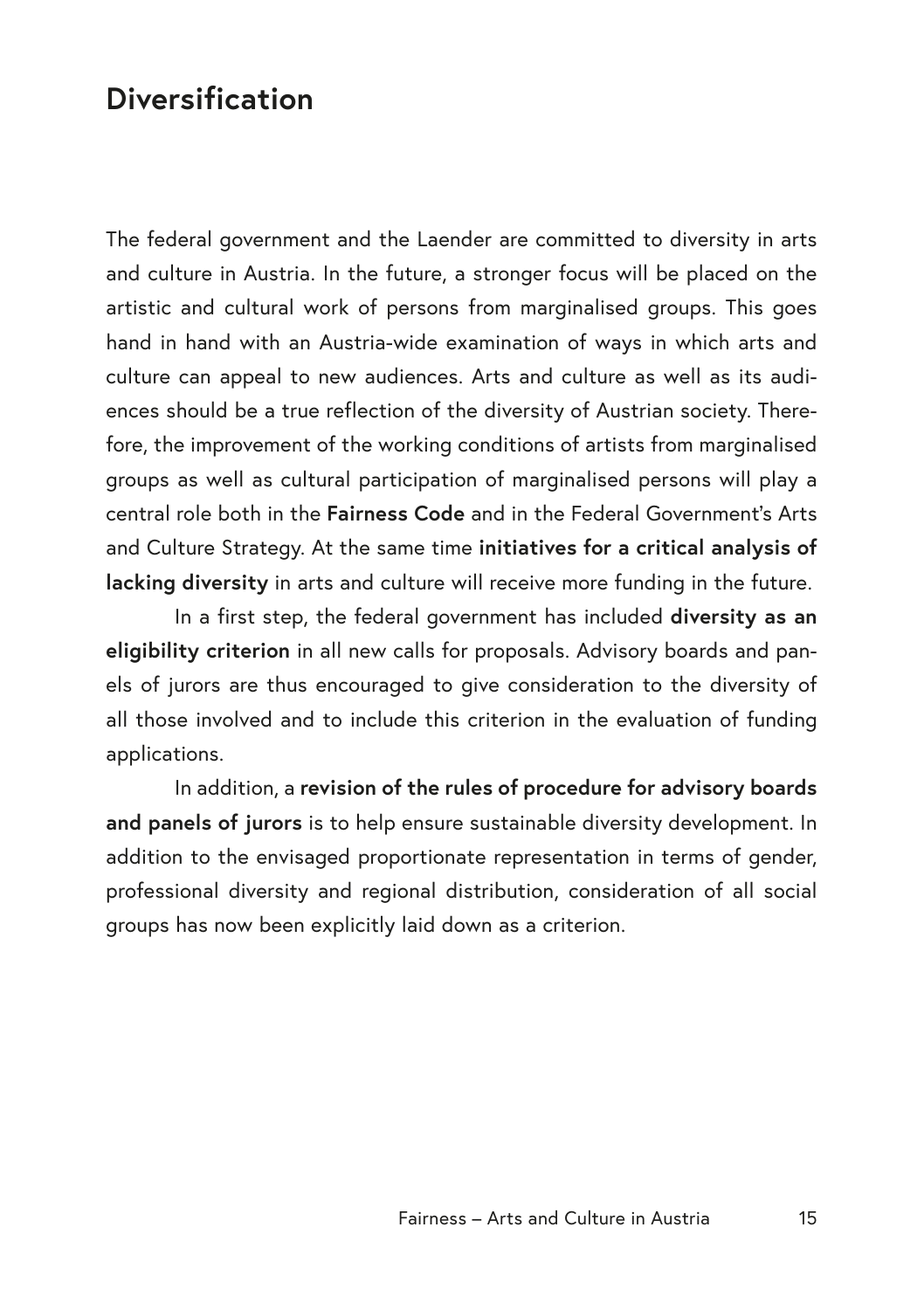## <span id="page-14-0"></span>**Social & Legal Framework**

Better legal protection of artists and working conditions in the entire arts and culture sector are further core concerns addressed in the Fairness Process. Since early 2021, a focus group has been dealing with the relevant framework conditions **(Legal committee).**

*IG Netz* supports independent groups in the field of performing arts through subsidising social security contributions so as to provide an incentive for employment. As a first measure under the Fairness Process, *IG Netz*  was expanded in cooperation with the Laender and *IG Freie Theaterarbeit.*  The total budget of this support fund was stepped up from EUR 300,000 to EUR 600,000, also with funds provided by the Laender. Not only have more persons become eligible for funding as a consequence, the amount of subsidies per person and month has increased from EUR 200 to EUR 300.

The current legislative period will see the introduction of an overall package to improve labour law and social security in a bid to modernise the governing legal framework in the performing arts sector. A key aspect will be amending the **Theatre Labour Act,** which in parts no longer matches the realities of work.

Implementing the government programme and the EU Copyright Directive, work is currently underway to finalise the **Copyright Amendment 2021.** The main objective of this reform is to contribute to more fairness for creative artists by strengthening their negotiating position and allowing them to draw greater benefits from demand – which has risen sharply, especially online.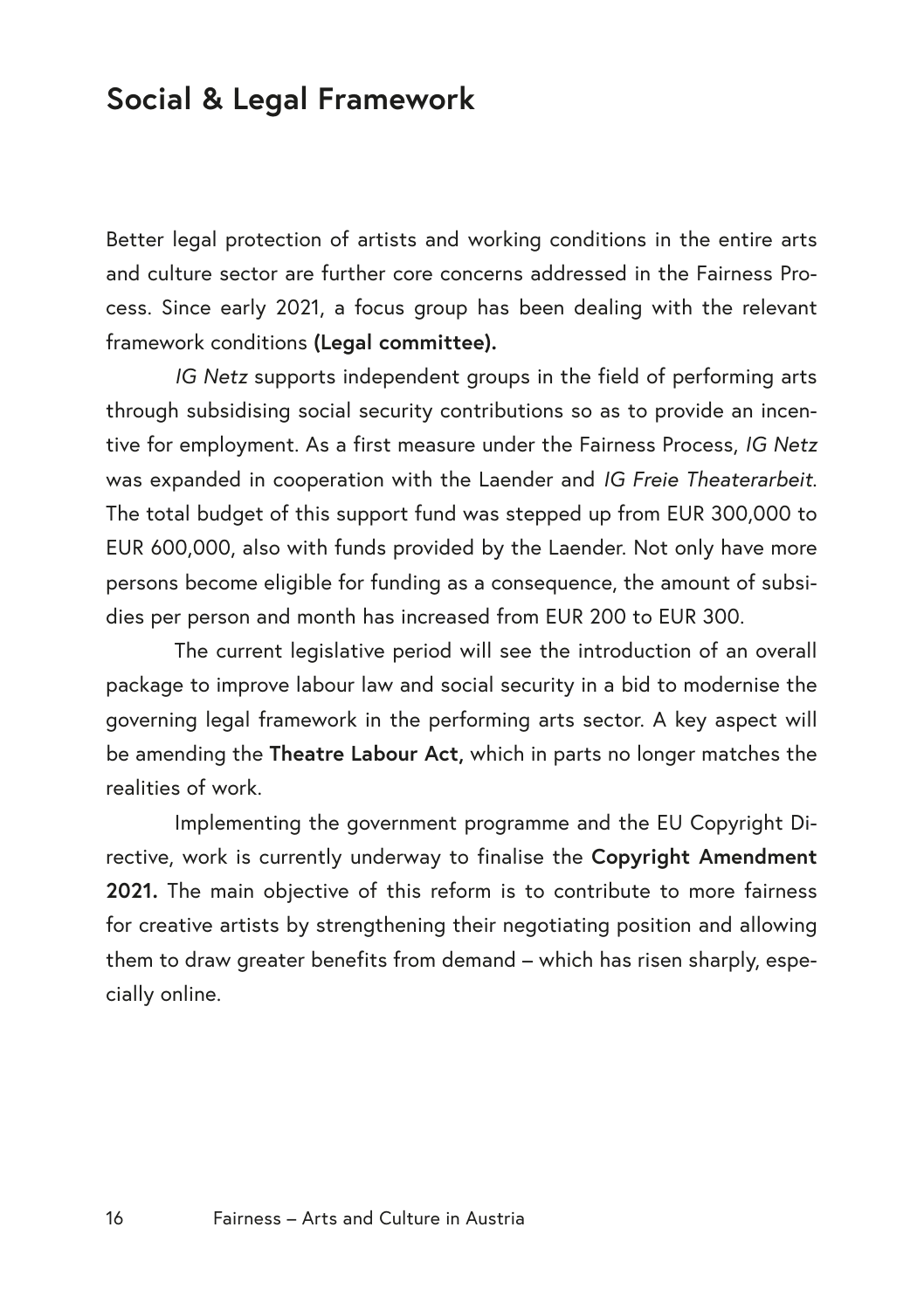People who decide to pursue a career in art need security. The new **Upper Austrian** cultural mission statement stipulates the need for better immediate and long-term financial security. This includes, among other things, nationwide social security cover for artistic work.

In its government programme 2018-2023, **Tyrol** has committed itself to creating the best possible framework conditions for arts and culture, and this plan is being implemented step by step. For example, subsidies in the independent performing sector were increased in line with budgetary constraints to facilitate employment and improve social security for those employed in the sector. Furthermore, the existing funding guidelines are regularly evaluated to adjust them as best as possible to current requirements. These and all other measures are developed in close cooperation with the cultural advisory boards, which are composed of representatives of the various arts and culture sectors in Tyrol.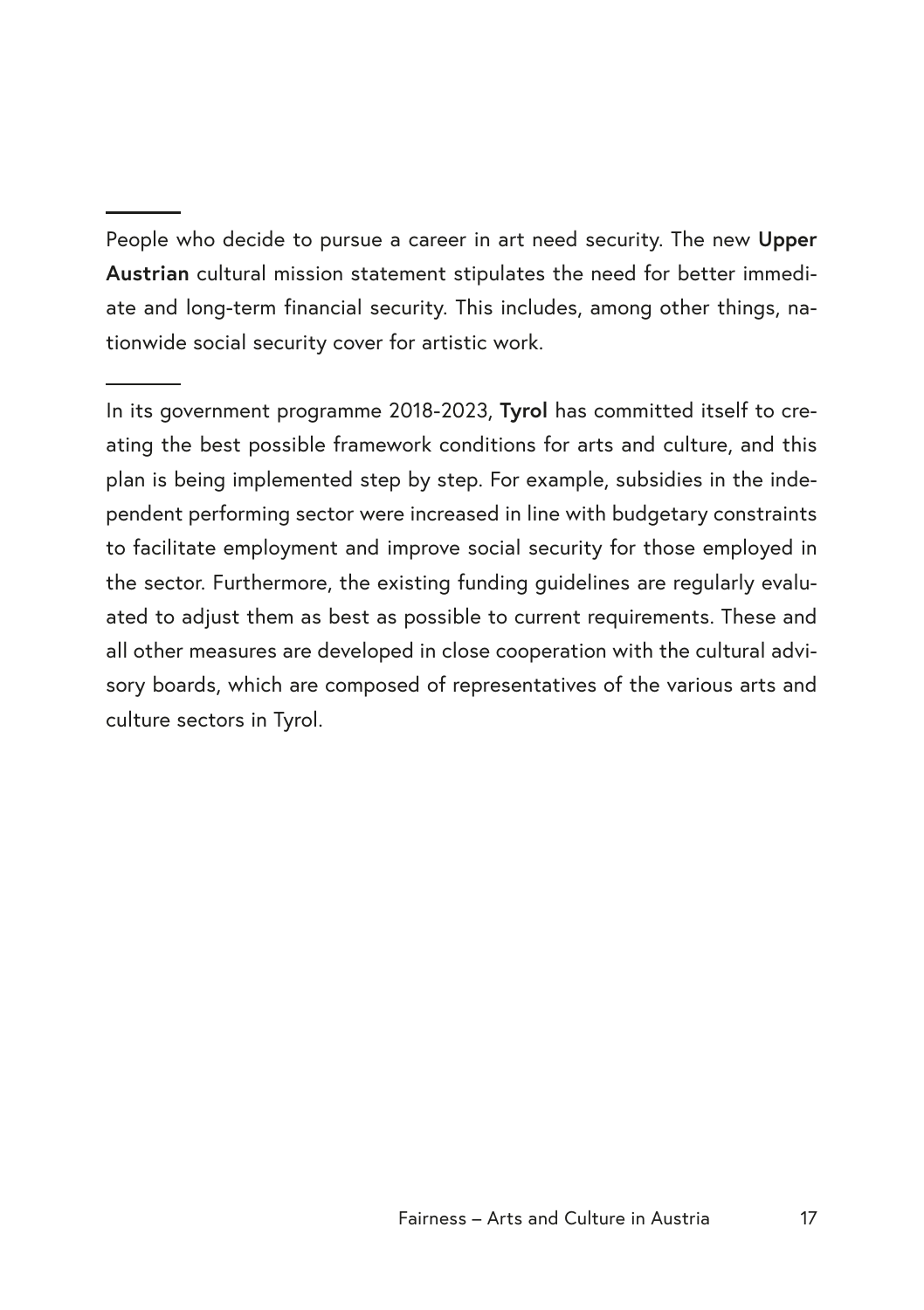#### **Imprint**

Published by: Federal Ministry for Arts, Culture, Civil Service and Sport Concordiaplatz 2, 1010 Vienna Contents: Clara Gallistl Edited by: Doris Wolfslehner, Sofie Kokas Translated by: Michaela Spracklin, 1030 Vienna, Ungargasse 71/6/13 Layout: Büro Ferkl; BMKÖS/Van Loo Print: BMI Vienna, 2021

**fairness-symposium.at bmkoes.gv.at**